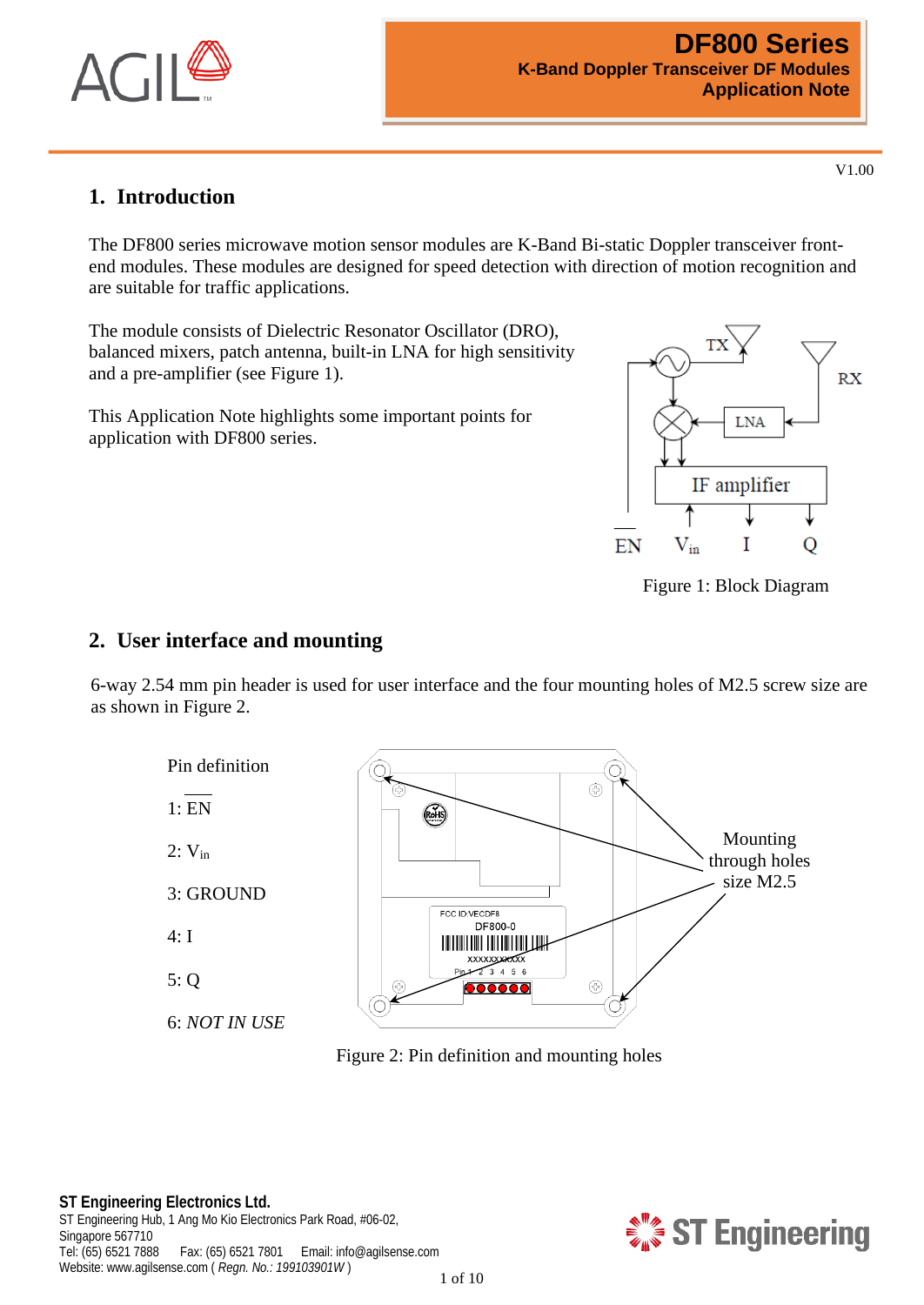

## **3. Power Supply**

There is a built-in voltage regulation in the DF800 series modules. As such, the performance of the DF800 series modules is not affected by variation of voltage supply as long as the supply is within the specification such as 2.7V, 3.3V and 5V.

## **4. Transmitting Frequency and EIRP**

The transmitting frequencies (ISM band) and EIRP (Effective Isotropic Radiated Power) of various modules are factory-set and are not user-adjustable. [Table 1](#page-1-0) shows the EIRP and transmitting frequency of the DF800-0 module. For a complete list, kindly refer to DF series selection list.

Local radio communication authority regulates the use of transmitting devices. Though user license may be exempted, type approval of equipment or other regulation compliance may be required.

| Model          | <b>EIRP</b> | <b>Centre Frequency</b> |
|----------------|-------------|-------------------------|
| <b>DF800-0</b> | 11.94 dBm   | 24.125 GHz              |

Table 1: Transmitting frequency for DF800-0

<span id="page-1-0"></span>Please refer to [Annex 1](#page-8-0) for more information on transmitting signal. The FCC and IC statement in Annex 2 and Annex 3 respectively, applies to DF800 series modules.

## **5. Radiation Pattern**

The module to be mounted with the antenna patches facing to the desired detection zone. The user may vary the orientation of the module to get the best coverage. The radiation patterns of the antenna and their 3dB beam width are shown in below diagram.

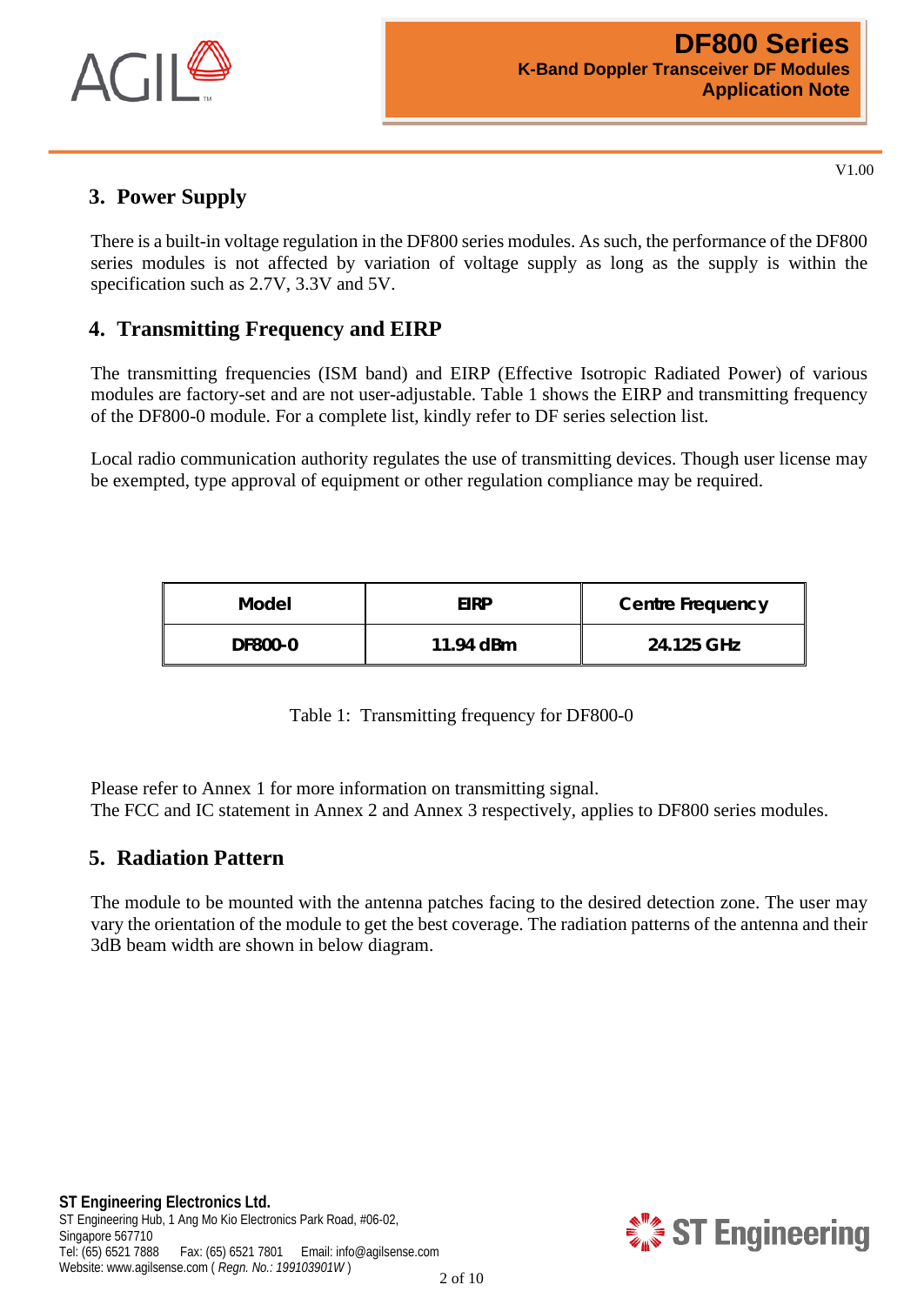

#### **DF800 Series K-Band Doppler Transceiver DF Modules Application Note**

V1.00



Figure 3: Beam pattern of DF100

## **6. IF amplifier gain and frequency response**

The DF800 series transceiver modules come with a built-in two-stage IF amplifier. The amplifier is designed to provide low noise and hence, higher sensitivity. Besides, this amplifier acts as a buffer so that the performance of the module is not affected by the loading at the IF output. A loading of at least 1 kΩ is recommended at the IF output.

The frequency response of the amplifier of DF800-0 is shown in [Figure 4.](#page-3-0) For DF800-0, the lower 3dB cut-off frequency is approximately 200 Hz, resulting in a speed cut-off of about 4.5 km/h. As human walking speed is typically below this cut-off, human detection is therefore masked by this module.

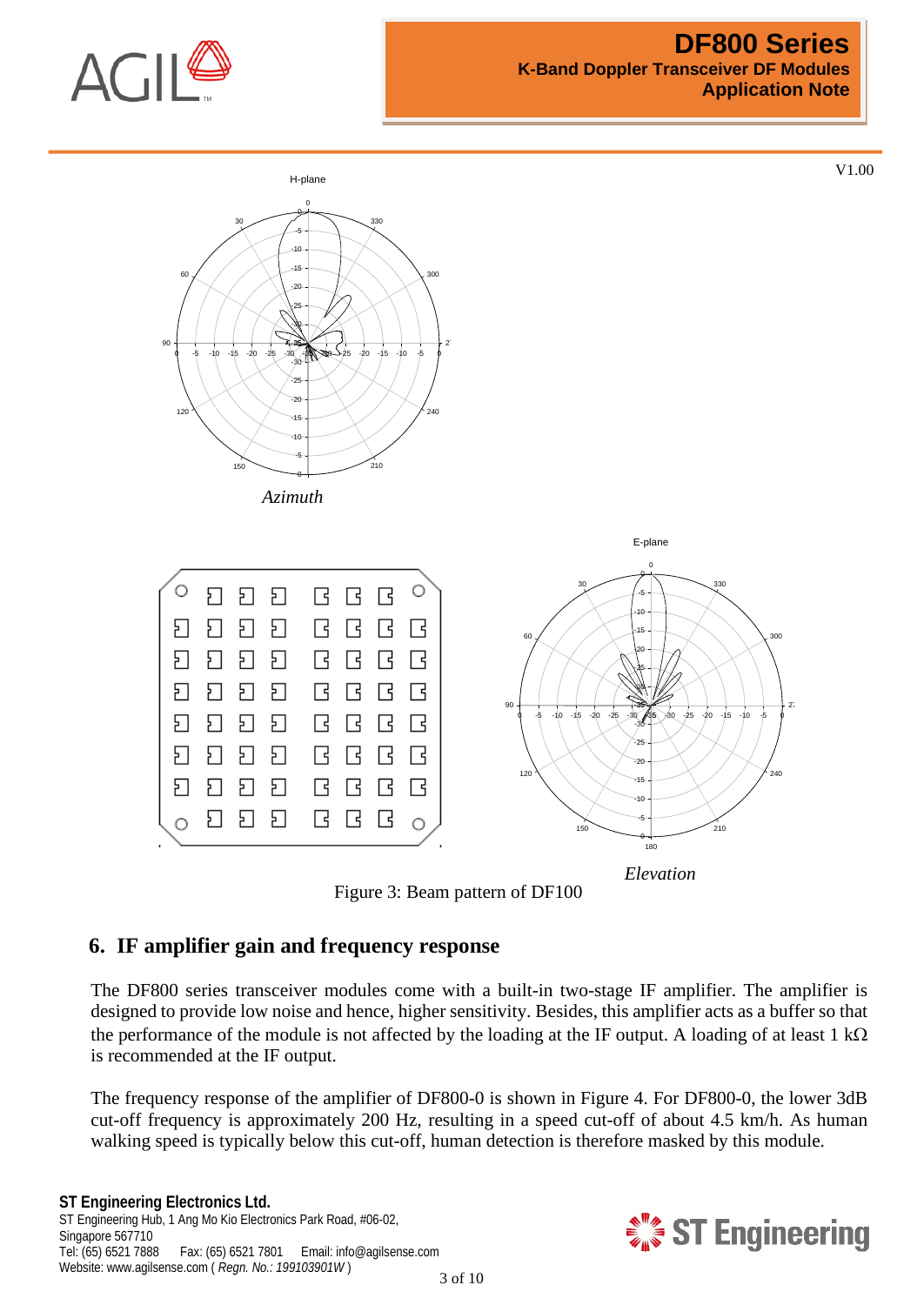



Figure 4: Frequency response of IF amplifier of DF800-0

## <span id="page-3-0"></span>**7. IF output signals**

**Doppler shift** - Doppler-shift signals of ideally 90 $^{\circ}$  phase difference between them appears at I & Q channels when movement is detected. These signals are pre-amplified by built-in IF amplifiers for better sensitivity and better isolation. The magnitude of the Doppler Shift after these amplifications is typically within 1V peak to peak. Frequency of Doppler shift is proportional to velocity of motion and is governed by equation shown in [Annex 4](#page-14-0).

The lagging/leading phase difference between I and Q signals provides information on the direction of motion (whether approaching or receding)

## **8. How far can the DF800 series module detect the moving target?**

A frequently asked question is how far can DF module detect the moving object?

It depends on a number of factors, such as the power received by the module after reflection off the target, the sensitivity of the module itself (characterized by the noise figure of the module) and the environment noise.

Let us first take a look at the power received by the module after reflection off the target, which is governed by this formula.

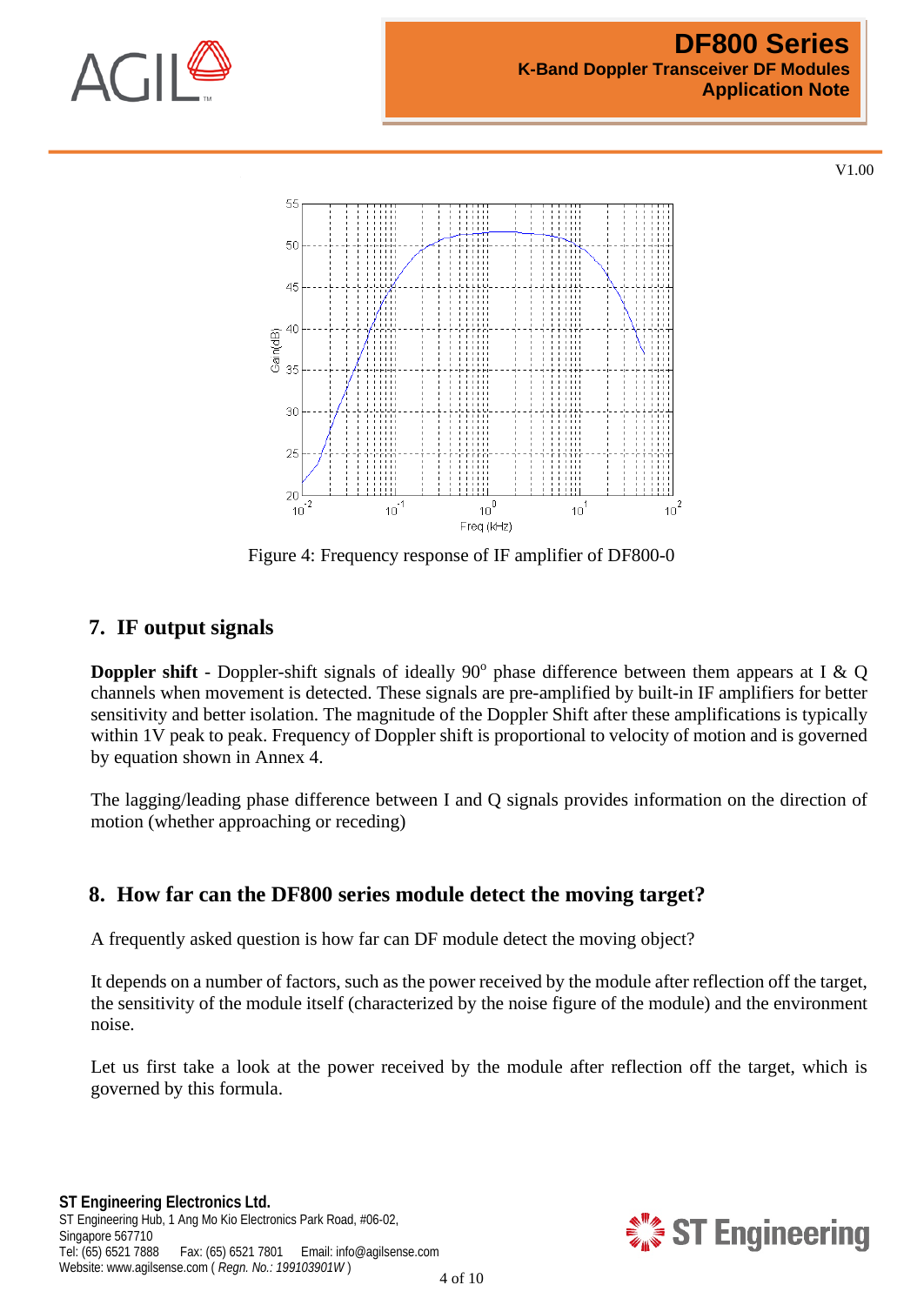

$$
P_r=\frac{P_{\rm t}\,G^2\lambda^2\sigma}{\left(4\pi\right)^3r^4}
$$

Where  $P_t$  is the power transmitted by the module,

G is the gain of the transmitting and receiving antennas, assuming same gain.

 $\lambda$  is the wavelength of the transmitted signal

σ is the radar cross section of the target

r is the distance between the module and the target.

The parameters  $P_t$ , G and  $\lambda$  are intrinsic to the modules and are part of the design consideration. However, σ is an external factor, which effectively refers to the portion of energy reflected by the target. The radar cross section of a target is defined by the size, the shape, the orientation and the make of the object.

The SNR (signal to noise ratio) needed for a 99.9% detection is 14dB and as such, it defines the minimum *Pr* for the module. However, if the environment noise is higher than the intrinsic noise of the module, the SNR will deteriorate and it will result in shorter detection range.

Another factor which may affect the detection distance is the way the signal is processed. The detection distance can be improved by

- (1) Narrowing the bandwidth of the IF signal, which improves the SNR.
- (2) Optimizing the dynamic range. The IF signal may be further amplified prior to signal processing for higher sensitivity but one has to ensure that this amplification does not distort the signal which will complicate the signal processing.

Typically, DF800-0 can detect a car at a distance of 500m.

#### **9. Placing the module in enclosure**

As the applications of DF800 series are mostly in traffic (outdoor), it is inevitable that the module needs to be housed in an enclosure. As such, it is important to ensure that the performance of the module is not significantly degraded by the presence of enclosure.

The recommended material for the enclosure is plastic (such as ABS), as microwave can penetrate through the material without significant loss. For comparison purpose, a metal results in full reflection while water results in high absorption of the microwave. It is therefore important not to use any metallic material as the enclosure.

It is recommended that the cover placed in front of the DF antenna is of flat panel, so that the beam width of the antenna is not significantly distorted. The thickness of the cover,  $h_1$  and the spacing between the antenna and the cover, *h2* should be ideally half-wavelength of the microwave signal.

In this case, for DF800-0 series module whose transmission frequency is  $\sim$ 24GHz, the recommended h<sub>1</sub> and  $h_2$  are 3-4mm and 6mm.

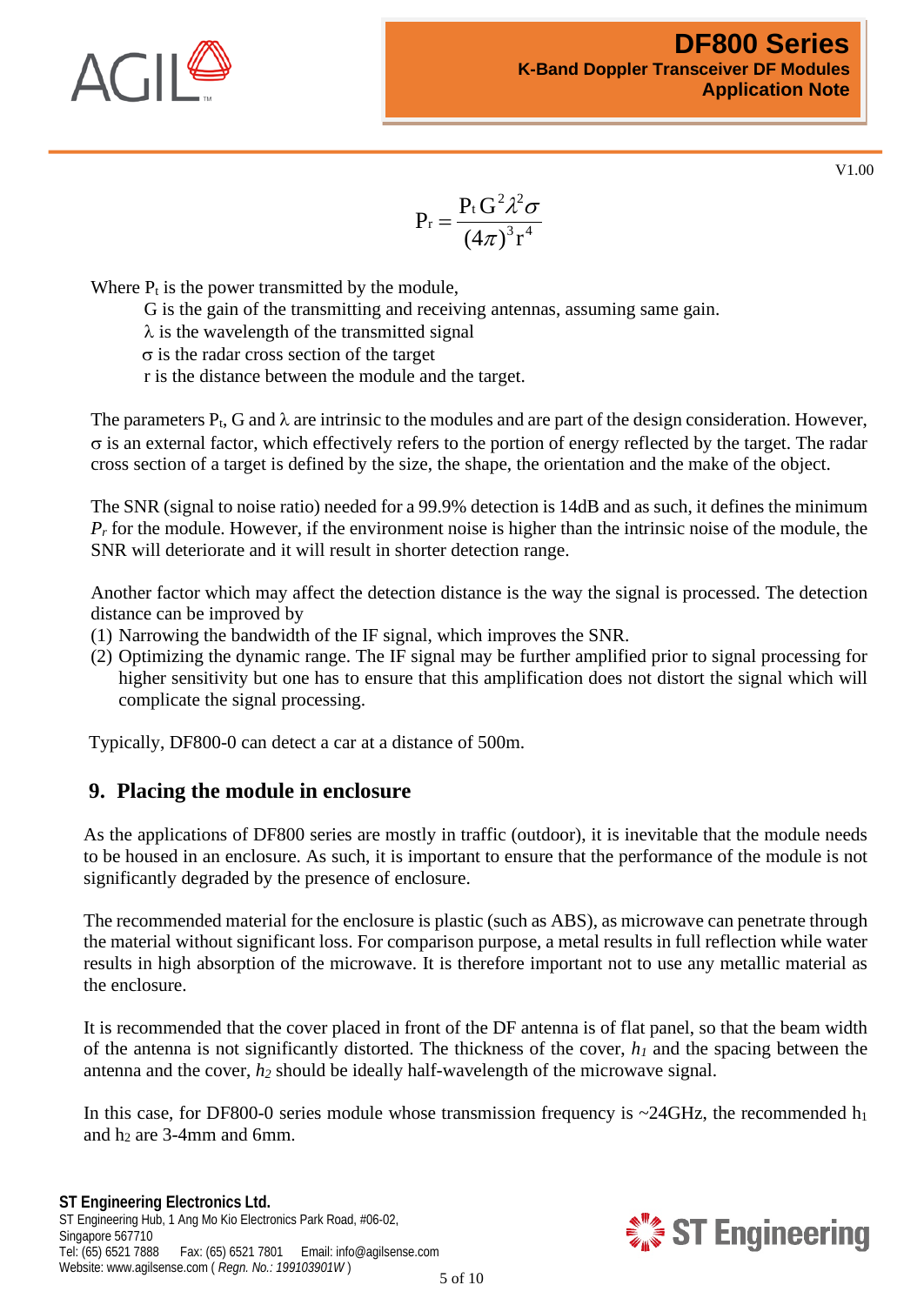

A half wavelength of a 24 GHz in the air is about 6mm. However, the half wavelength of the signal in other medium depends on the dielectric constant of the material. In the case of ABS which has a dielectric constant of between 2.5 to 3.5, the half wavelength of the signal is  $3 - 4$  mm.



Figure 5: Recommended thickness and clearance for ABS placed in front of DF sensor

### **10. Using EN (pin 1)**

EN (pin 1) can be used to control the oscillator. The internal voltage source is supplied to the oscillator via a PNP transistor switch. When EN is asserted LOW (GND), the switch is on and internal voltage is supplied to the oscillator, resulting in a transmission of 24GHz microwave signal. On the other hand, when it is driven HIGH (+3.3V or higher), the oscillator is de-activated. The current drawn from the EN pin is typically less than 1mA, and hence, it can be driven by TTL or CMOS as long as the voltage high  $is +3.3V$  or more.

This feature can be used to reduce power consumption by introducing pulse to this pin.



Figure 6: Internal circuit of EN function in DF sensor

A typical transient response at channel I or Q (will be called IF outputs) due to assertion of EN is illustrated in [Figure](#page-6-0) **7**. When EN (green line) is driven LOW, the Doppler signal takes  $t_1$  to start appearing

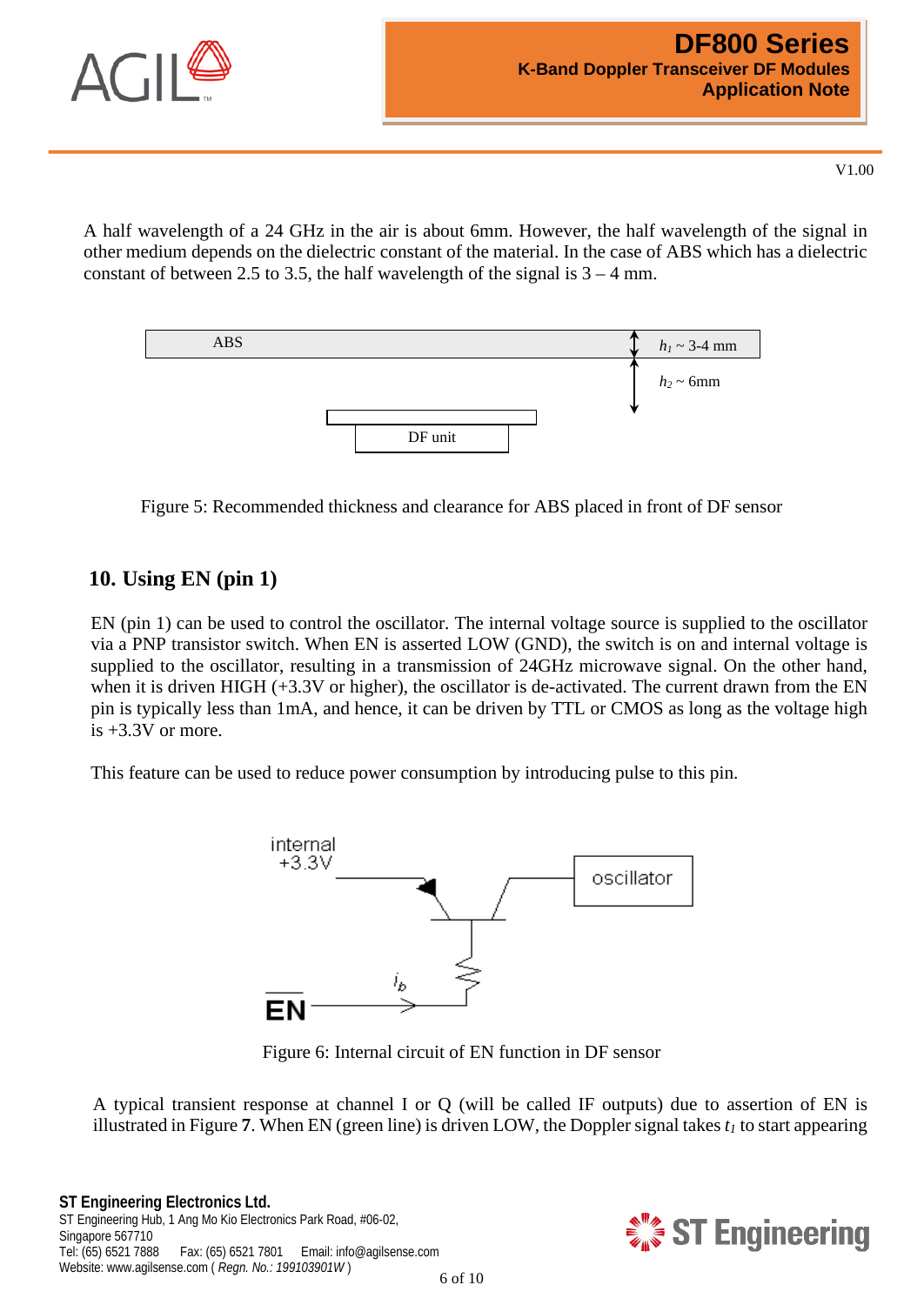

at the IF output (brown line) and the DC steady state is achieved after *t2.* For the duration between *t1* and *t2*, there are Doppler signals but the dynamic range is poorer as the steady state has not been achieved yet. If the dynamic range in this duration is not problem, speed can be measured after  $t_1$ . In general, we recommend that the speed measurement starts only after  $t_2$ . As such  $t_2$  is defined as the settling time and this parameter is showed in selection list for DF series. For DF800-0, the typical values for  $t_1$  and  $t_2$  is approximately 4 msec and 10 msec, respectively.

The time,  $t_{on}$ , is the duration when the EN is low (which activates the DRO) whereas  $t_{off}$  is the duration when EN is high. The duty cycle is defined by  $t_{on}/(t_{on}+t_{off})$  and the slow cycle frequency is defined as  $1/(t_{on}+t_{off})$ . For illustration purpose, in, the duty cycle is 50 % and the frequency is 20 Hz.



Figure 7: Typical transient response at the output of DF sensor

<span id="page-6-0"></span>Some of the factors to consider in determining the values of  $t_{on}$  and  $t_{off}$  are power consumption, minimum speed to measure and update rate, as there are trade-off between these parameters. The smaller the duty cycle, the lower the power consumption. However, if *ton* is too short, it will not be able to measure slow speed target. For example, in order to measure a target with speed of 5 km/h (~223 Hz Doppler), the *ton* duration has to be at least 5msec  $+ t_1$  to accommodate one wavelength of Doppler. In usual practice, it is advisable to accommodate for more than one wavelength in the  $t_{on}$  window. On the other hand, if  $t_{off}$  is too long, the update rate for the speed detection is low.

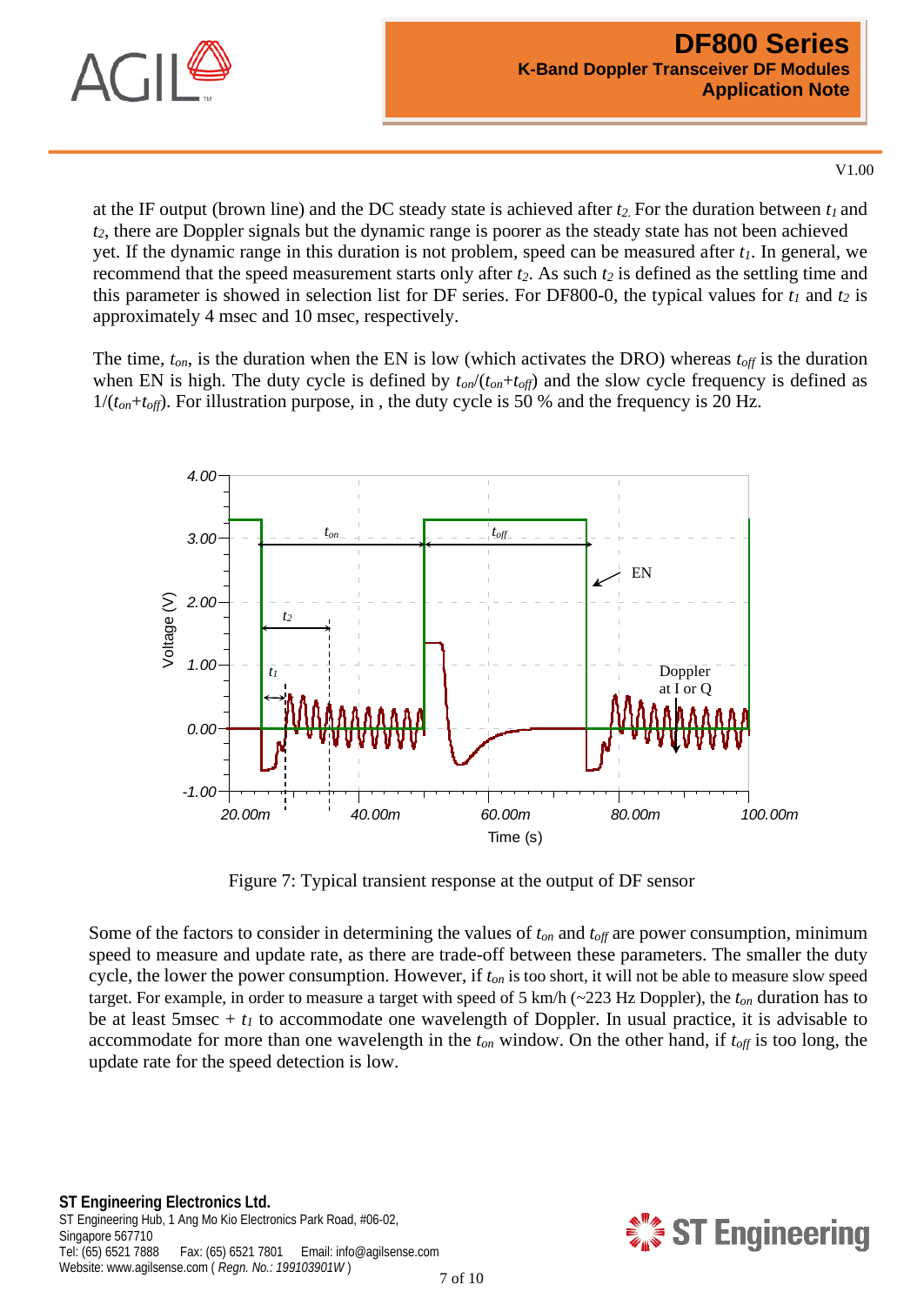

## **11. Radiation Safety**

Microwave radiation from the module is well below established safety standards for general public environment, like ANSI C95.1-1991 of USA and NRPB-G11 of United Kingdom.

## **12. Handling**

The module has been fully tested to specifications. Opening, tightening or loosening the chassis may result in performance deterioration.

The module is an electrostatic sensitive device (ESD). Precautions shall be observed for handling and assembly.

## **13. Product Support**

Please contact our product support engineers in the factory for technical assistance whenever necessary.

*Product Support (Microwave Sensors) Tel: (65) 6521 7888 Fax: (65) 6521 7801 E-mail: info@agilsense.com*

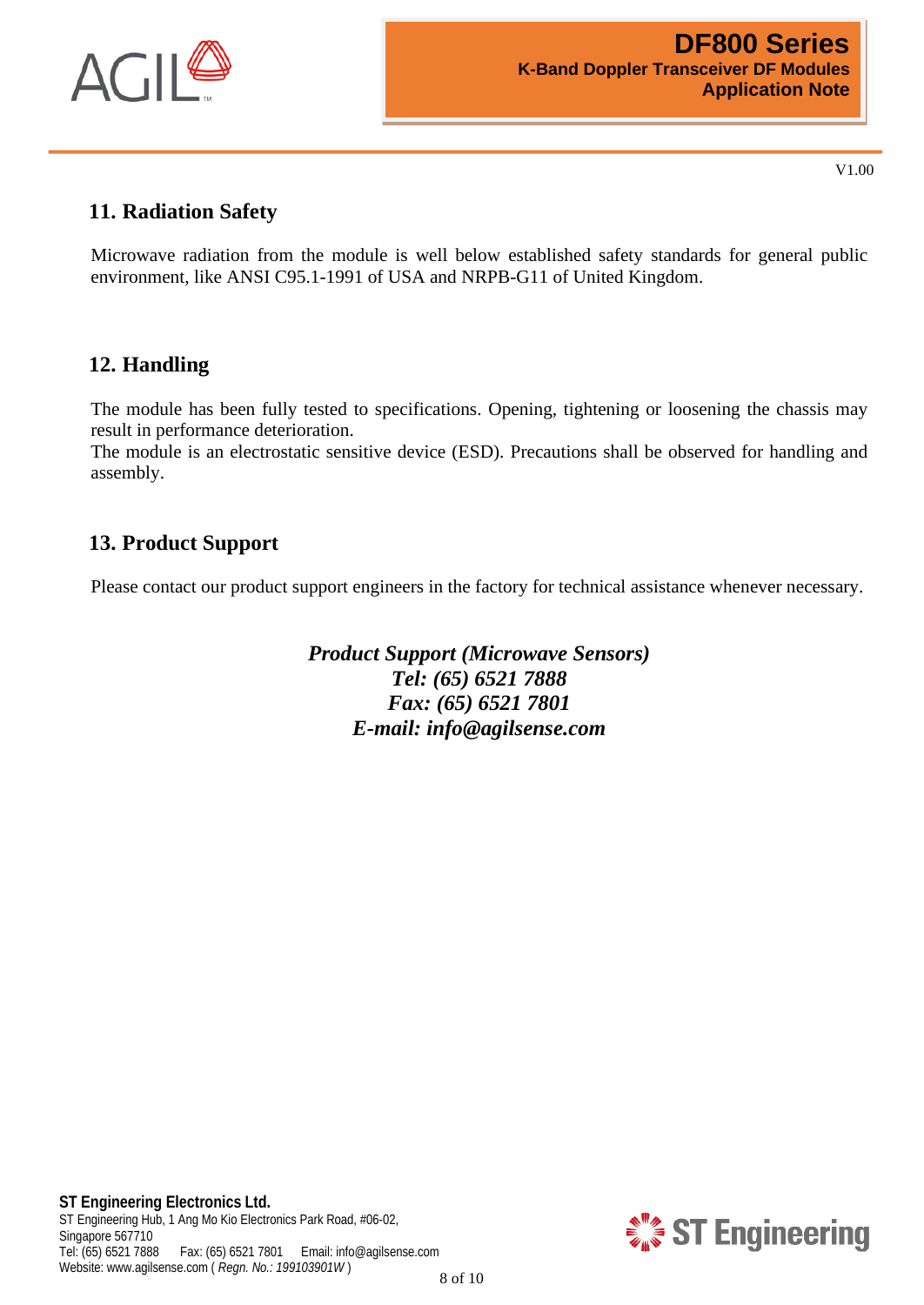

## <span id="page-8-0"></span>**Annex 1: Transmission of RF**

- 1. Though same frequency is allocated in some countries, national regulations may specify different EIRP, spurious emission or other requirements.
- 2. ETS EN300 440 is the recommended harmonized standard for European Community, member country may adopt their own national regulation. The DF100 series transceivers meet the requirement of EN300 440
- 3. The DF800-0 model is designed to meet the FCC standard part 15.245 and is aimed for use in the America.
- 4. The regulations are subjected to change from time to time, please contact appropriate authorities for full and up-to-dated information.
- 5. Useful websites:

| Agency                                   | Website                          |
|------------------------------------------|----------------------------------|
| The Code of Federal Regulations, USA     | http://www.access.gpo.gov/cgi-   |
|                                          | bin/cfrassemble.cgi?title=199847 |
| The European Radio Communication Office  | http://www.ero.dk/               |
| The Radio Communications Agency, UK      | http://www.radio.gov.uk/         |
| <b>Federal Communications Commission</b> | http://www.fcc.gov/              |



9 of 10

V1.00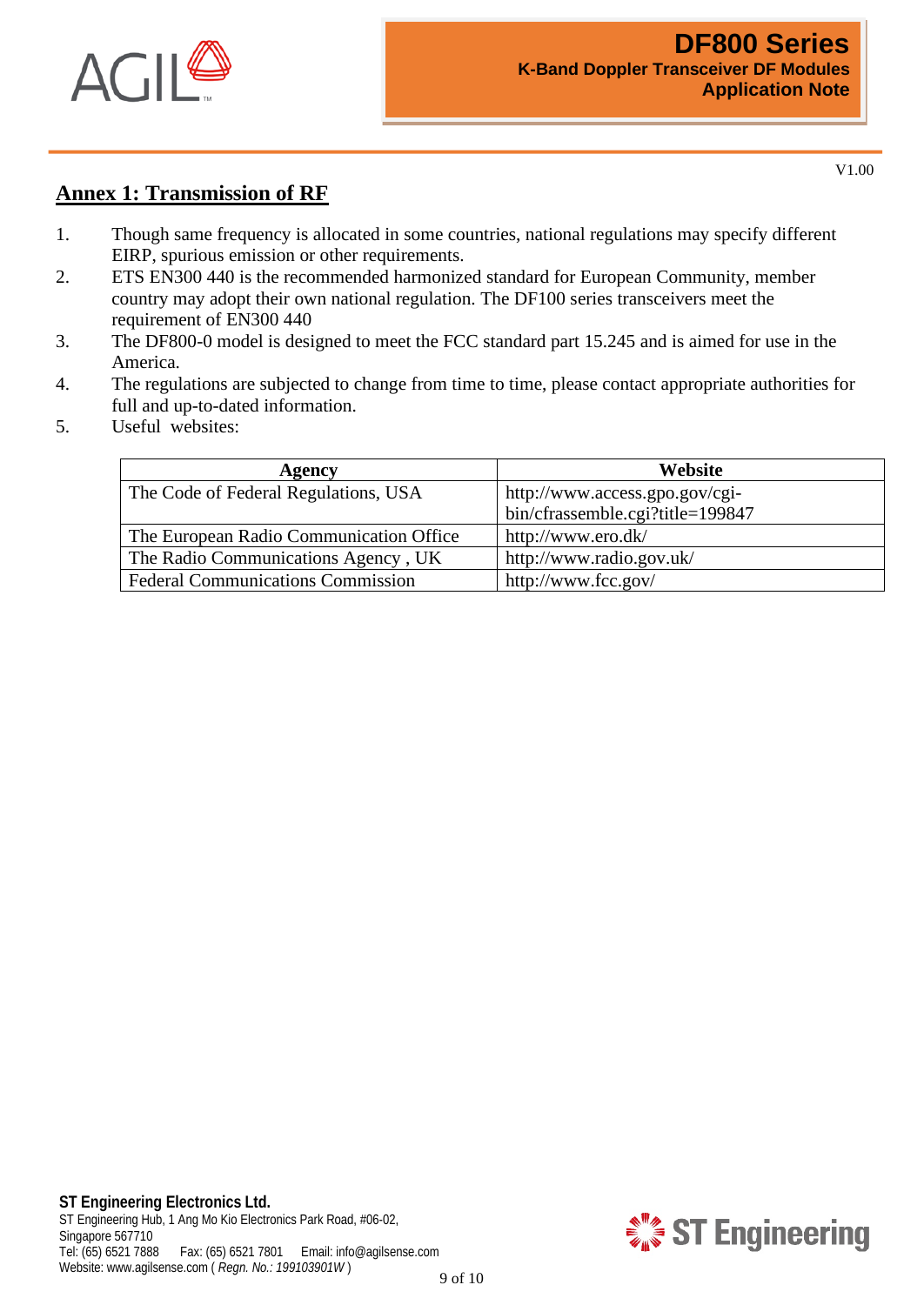

## **Annex 2: Federal Communication Commission Interference Statement**

V1.00

This device complies with Part 15 of the FCC Rules. Operation is subject to the following two conditions: (1) This device may not cause harmful interference, and (2) this device must accept any interference received, including interference that may cause undesired operation.

This equipment has been tested and found to comply with the limits for a Class B digital device, pursuant to Part 15 of the FCC Rules. These limits are designed to provide reasonable protection against harmful interference in a residential installation. This equipment generates, uses and can radiate radio frequency energy and, if not installed and used in accordance with the instructions, may cause harmful interference to radio communications. However, there is no guarantee that interference will not occur in a particular installation. If this equipment does cause harmful interference to radio or television reception, which can be determined by turning the equipment off and on, the user is encouraged to try to correct the interference by one of the following measures:

- Reorient or relocate the receiving antenna.
- Increase the separation between the equipment and receiver.
- Connect the equipment into an outlet on a circuit different from that to which the receiver is connected.
- Consult the dealer or an experienced radio/TV technician for help.

FCC Caution: Any changes or modifications not expressly approved by the party responsible for compliance could void the user's authority to operate this equipment.

This transmitter must not be co-located or operating in conjunction with any other antenna or transmitter.

#### **Radiation Exposure Statement:**

This equipment complies with FCC radiation exposure limits set forth for an uncontrolled environment. This equipment should be installed and operated with minimum distance 20cm between the radiator & your body.

#### **This module is intended for OEM integrators only. Per FCC KDB 996369 D03 OEM Manual v01 guidance, the following conditions must be strictly followed when using this certified module:**

#### **KDB 996369 D03 OEM Manual v01 rule sections:**

2.2 List of applicable FCC rules

This module has been tested for compliance to FCC Part 15

2.3 Summarize the specific operational use conditions

The module is tested for standalone mobile RF exposure use condition. Any other usage conditions such as co-location with other transmitter(s) or being used in a portable condition will need a separate reassessment through a class II permissive change application or new certification.

2.4 Limited module procedures

Not applicable.

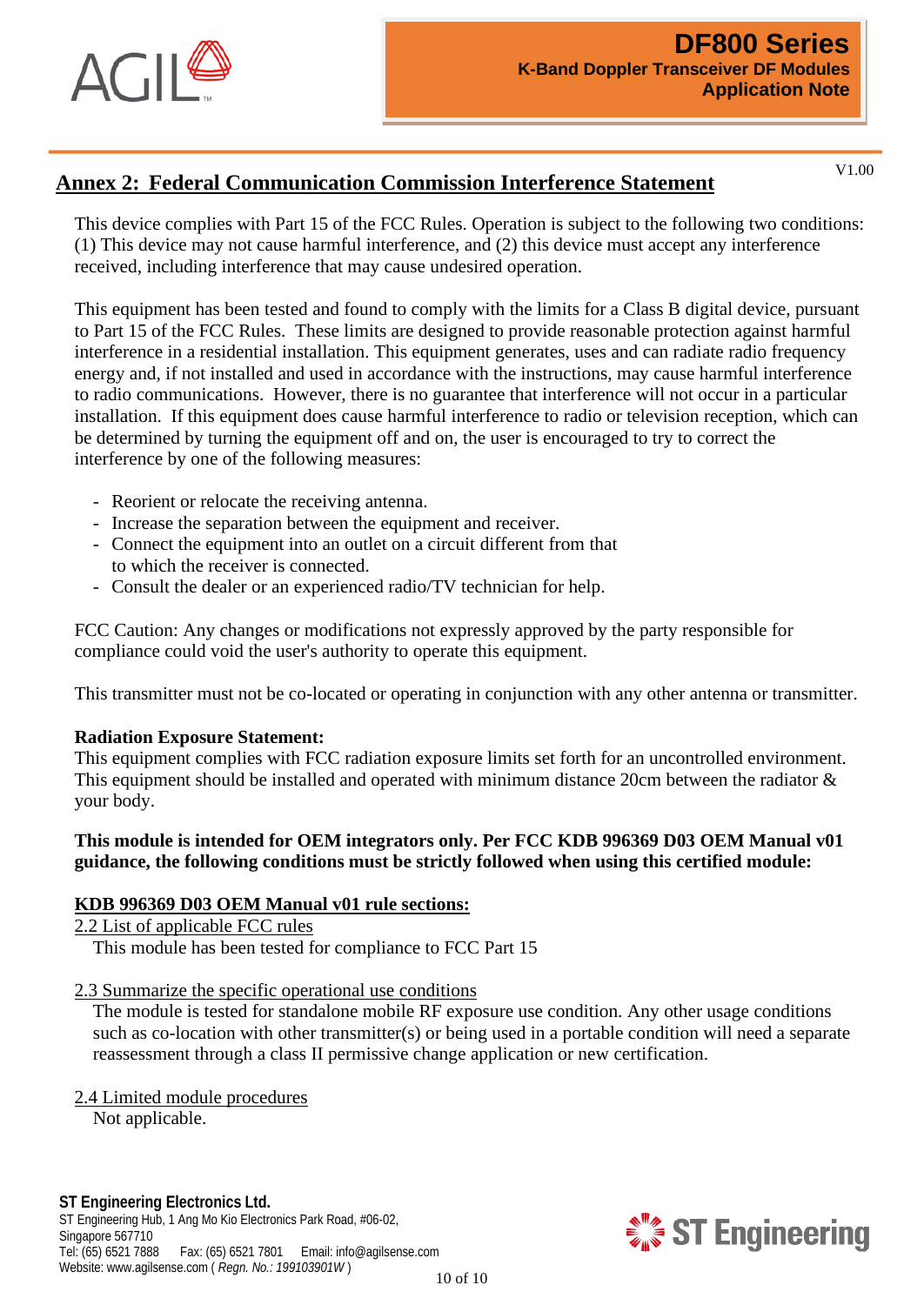

## 2.5 Trace antenna designs

V1.00

# Not applicable.

#### 2.6 RF exposure considerations

This equipment complies with FCC mobile radiation exposure limits set forth for an uncontrolled environment. This equipment should be installed and operated with a minimum distance of 20cm between the radiator & your body. If the module is installed in a portable host, a separate SAR evaluation is required to confirm compliance with relevant FCC portable RF exposure rules.

#### 2.7 Antennas

The following antennas have been certified for use with this module; antennas of the same type with equal or lower gain may also be used with this module. The antenna must be installed such that 20 cm can be maintained between the antenna and users.

| Antenna Type      | Microstrip Patch Antenna |
|-------------------|--------------------------|
| Antenna connector | N/A                      |

#### 2.8 Label and compliance information

The final end product must be labeled in a visible area with the following: "Contains FCC ID: VECDF8". The grantee's FCC ID can be used only when all FCC compliance requirements are met.

#### 2.9 Information on test modes and additional testing requirements

This transmitter is tested in a standalone mobile RF exposure condition and any co-located or simultaneous transmission with other transmitter(s) or portable use will require a separate class II permissive change re-evaluation or new certification.

#### 2.10 Additional testing, Part 15 Subpart B disclaimer

This transmitter module is tested as a subsystem and its certification does not cover the FCC Part 15 Subpart B (unintentional radiator) rule requirement applicable to the final host. The final host will still need to be reassessed for compliance to this portion of rule requirements if applicable.

As long as all conditions above are met, further transmitter test will not be required. However, the OEM integrator is still responsible for testing their end-product for any additional compliance requirements required with this module installed.

**IMPORTANT NOTE:** In the event that these conditions can not be met (for example certain laptop) configurations or co-location with another transmitter), then the FCC authorization is no longer considered valid and the FCC ID can not be used on the final product. In these circumstances, the OEM integrator will be responsible for re-evaluating the end product (including the transmitter) and obtaining a separate FCC authorization.

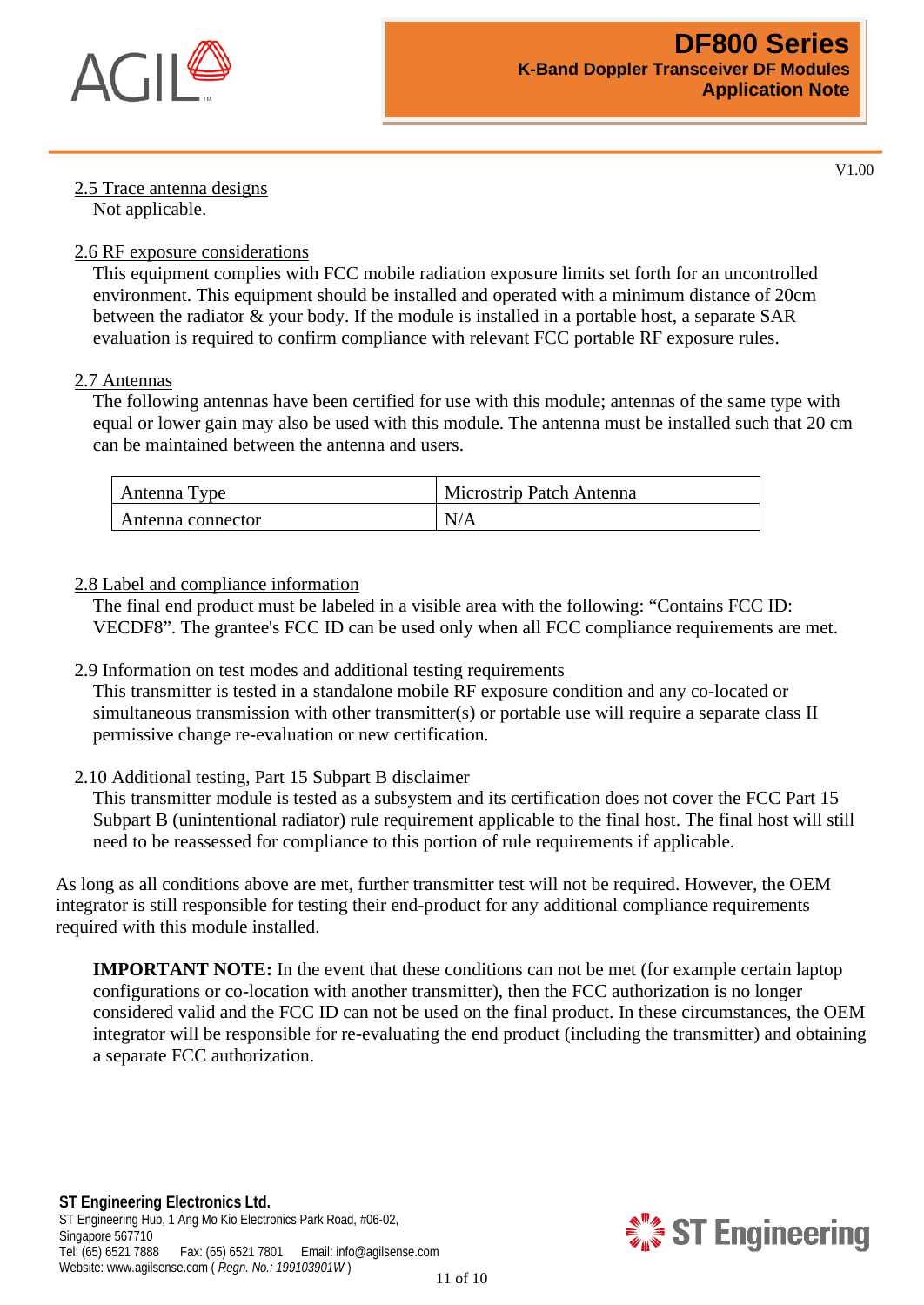

#### **Manual Information To the End User**

The OEM integrator has to be aware not to provide information to the end user regarding how to install or remove this RF module in the user's manual of the end product which integrates this module. The end user manual shall include all required regulatory information/warning as show in this manual.

#### **OEM/Host manufacturer responsibilities**

OEM/Host manufacturers are ultimately responsible for the compliance of the Host and Module. The final product must be reassessed against all the essential requirements of the FCC rule such as FCC Part 15 Subpart B before it can be placed on the US market. This includes reassessing the transmitter module for compliance with the Radio and EMF essential requirements of the FCC rules. This module must not be incorporated into any other device or system without retesting for compliance as multiradio and combined equipment.

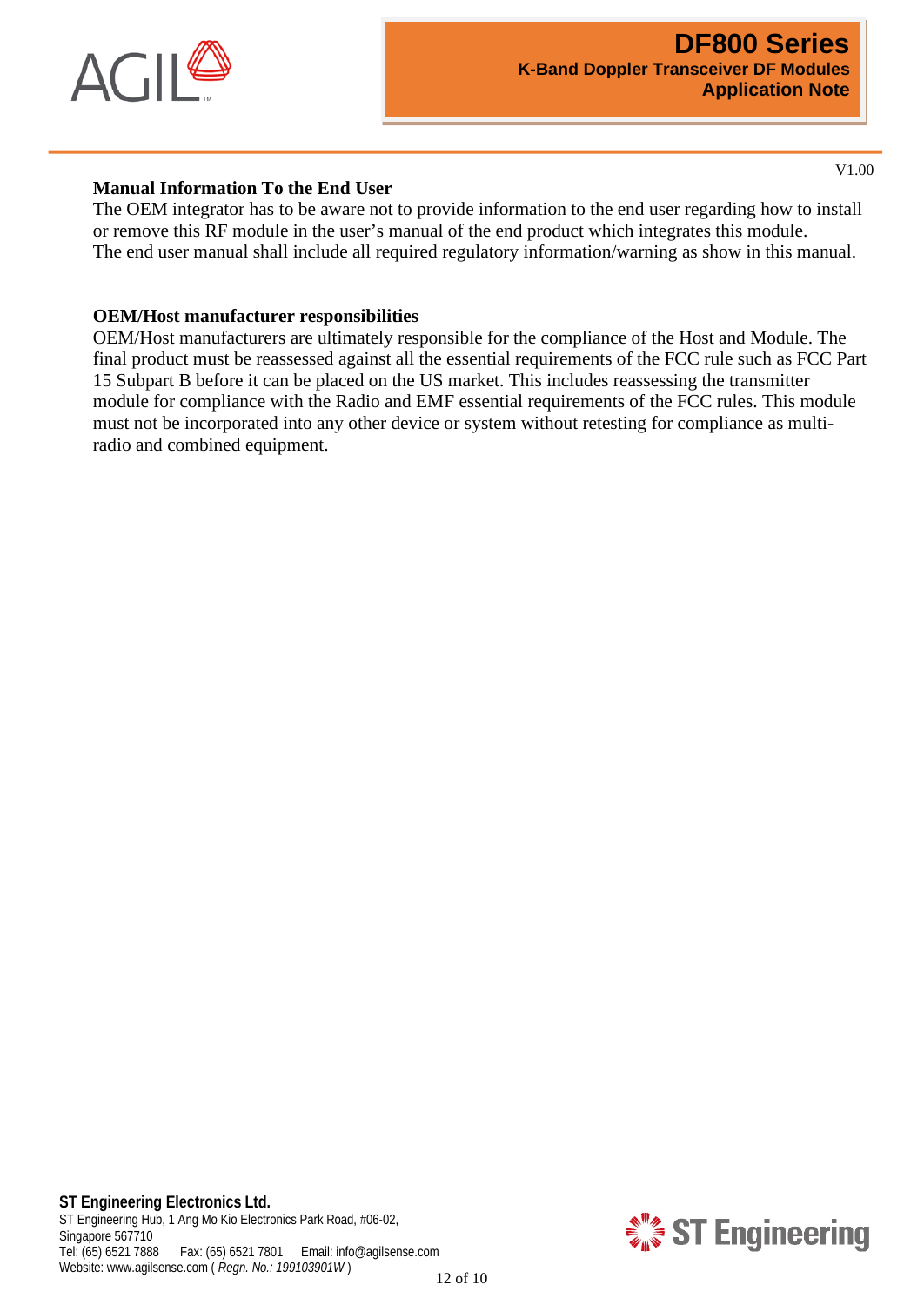

### **Annex 3: Industry Canada statement**

This device complies with ISED's licence-exempt RSSs. Operation is subject to the following two conditions: (1) This device may not cause harmful interference, and (2) this device must accept any interference received, including interference that may cause undesired operation.

Le présent appareil est conforme aux CNR d' ISED applicables aux appareils radio exempts de licence. L'exploitation est autorisée aux deux conditions suivantes : (1) le dispositif ne doit pas produire de brouillage préjudiciable, et (2) ce dispositif doit accepter tout brouillage reçu, y compris un brouillage susceptible de provoquer un fonctionnement indésirable.

#### **Radiation Exposure Statement:**

This equipment complies with ISED radiation exposure limits set forth for an uncontrolled environment. This equipment should be installed and operated with greater than 20cm between the radiator & your body.

#### **Déclaration d'exposition aux radiations:**

Cet équipement est conforme aux limites d'exposition aux rayonnements ISED établies pour un environnement non contrôlé. Cet équipement doit être installé et utilisé à plus de 20 cm entre le radiateur et votre corps.

#### **This device is intended only for OEM integrators under the following conditions: (For module device use)**

1) The antenna must be installed and operated with greater than 20cm between the antenna and users, and 2) The transmitter module may not be co-located with any other transmitter or antenna.

As long as 2 conditions above are met, further transmitter test will not be required. However, the OEM integrator is still responsible for testing their end-product for any additional compliance requirements required with this module installed.

#### **Cet appareil est conçu uniquement pour les intégrateurs OEM dans les conditions suivantes: (Pour utilisation de dispositif module)**

1) L'antenne doit être installé et exploité avec plus de 20 cm entre l'antenne et les utilisateurs, et

2) Le module émetteur peut ne pas être coïmplanté avec un autre émetteur ou antenne.

Tant que les 2 conditions ci-dessus sont remplies, des essais supplémentaires sur l'émetteur ne seront pas nécessaires. Toutefois, l'intégrateur OEM est toujours responsable des essais sur son produit final pour toutes exigences de conformité supplémentaires requis pour ce module installé.



V1.00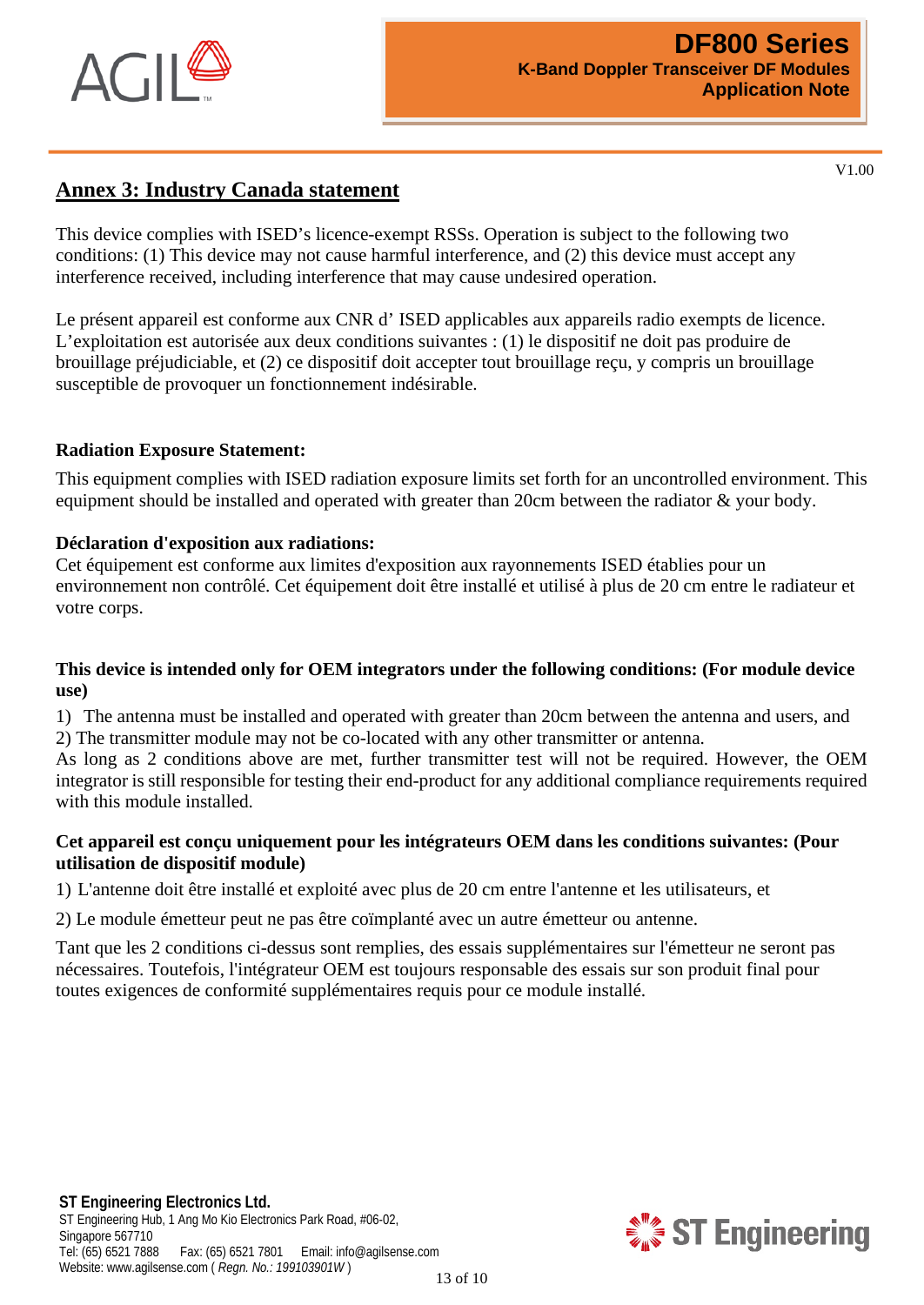

#### **IMPORTANT NOTE:**

V1.00

In the event that these conditions cannot be met (for example certain laptop configurations or co-location with another transmitter), then the Canada authorization is no longer considered valid and the IC ID cannot be used on the final product. In these circumstances, the OEM integrator will be responsible for re-evaluating the end product (including the transmitter) and obtaining a separate Canada authorization.

#### **NOTE IMPORTANTE:**

Dans le cas où ces conditions ne peuvent être satisfaites (par exemple pour certaines configurations d'ordinateur portable ou de certaines co-localisation avec un autre émetteur), l'autorisation du Canada n'est plus considéré comme valide et l'ID IC ne peut pas être utilisé sur le produit final. Dans ces circonstances, l'intégrateur OEM sera chargé de réévaluer le produit final (y compris l'émetteur) et l'obtention d'une autorisation distincte au Canada.

#### **End Product Labeling**

This transmitter module is authorized only for use in device where the antenna may be installed and operated with greater than 20cm between the antenna and users. The final end product must be labeled in a visible area with the following: "Contains IC: 10506A-DF8".

#### **Plaque signalétique du produit final**

Ce module émetteur est autorisé uniquement pour une utilisation dans un appareil où l'antenne peut être installée et utilisée à plus de 20 cm entre l'antenne et les utilisateurs. Le produit final doit être étiqueté dans un endroit visible avec l'inscription suivante: "Contient des IC: 10506A-DF8".

#### **Manual Information To the End User**

The OEM integrator has to be aware not to provide information to the end user regarding how to install or remove this RF module in the user's manual of the end product which integrates this module. The end user manual shall include all required regulatory information/warning as show in this manual.

#### **Manuel d'information à l'utilisateur final**

L'intégrateur OEM doit être conscient de ne pas fournir des informations à l'utilisateur final quant à la façon d'installer ou de supprimer ce module RF dans le manuel de l'utilisateur du produit final qui intègre ce module. Le manuel de l'utilisateur final doit inclure toutes les informations réglementaires requises et avertissements comme indiqué dans ce manuel.